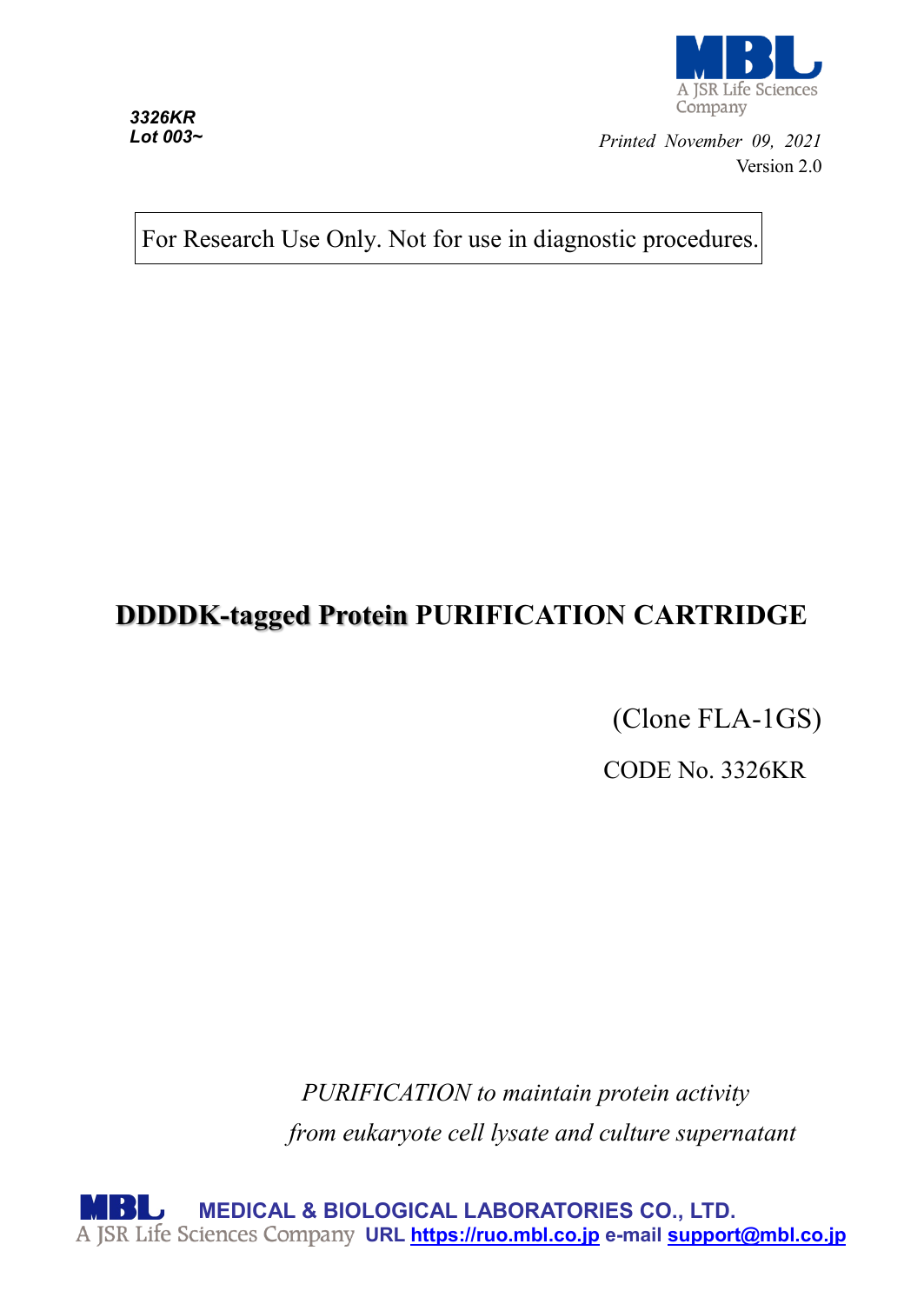## **Product Description**

Recombinant tagged proteins are widely used for protein purification and protein characterization. There are many purification methods and kits available. DDDDK epitope tag (DYKDDDDK) has been widely used as a multi-purpose tag for protein purification.

MBL's DDDDK-tagged Protein PURIFICATION CARTRIDGE is ready-to-use-cartridge for the isolation of DDDDK-tagged protein from cell culture supernatants and cell lysate under neutral pH condition. The cartridge can be used directly on automated ÄKTA FPLC Systems.

The elution of DDDDK-tagged proteins from the cartridge is achieved by the addition of the DDDDK-tag peptide (DYKDDDDK). As the DDDDK-tag peptide competes with DDDDK-tagged proteins on the cartridge, the purified DDDDK-tagged proteins maintain function and retain protein activity.



## **Components**

|                                                                                                 | <b>Quantity</b> |
|-------------------------------------------------------------------------------------------------|-----------------|
|                                                                                                 | CODE No. 3326KR |
| <b>DDDDK-tagged Protein PURIFICATION CARTRIDGE</b>                                              | $1 mL \times 1$ |
| • DDDDK-tag cartridge (1/16 inch female end) $\times$ 1, Stop plugs (1/16 inch male) $\times$ 2 |                 |

Elution Peptide (DYKDDDDK) is NOT included. It is available as CODE No. 3325-205 (1 mg  $\times$  5 vials).

## **Storage**

Store for up to 1 year from date of receipt at 2-8ºC. Do not freeze.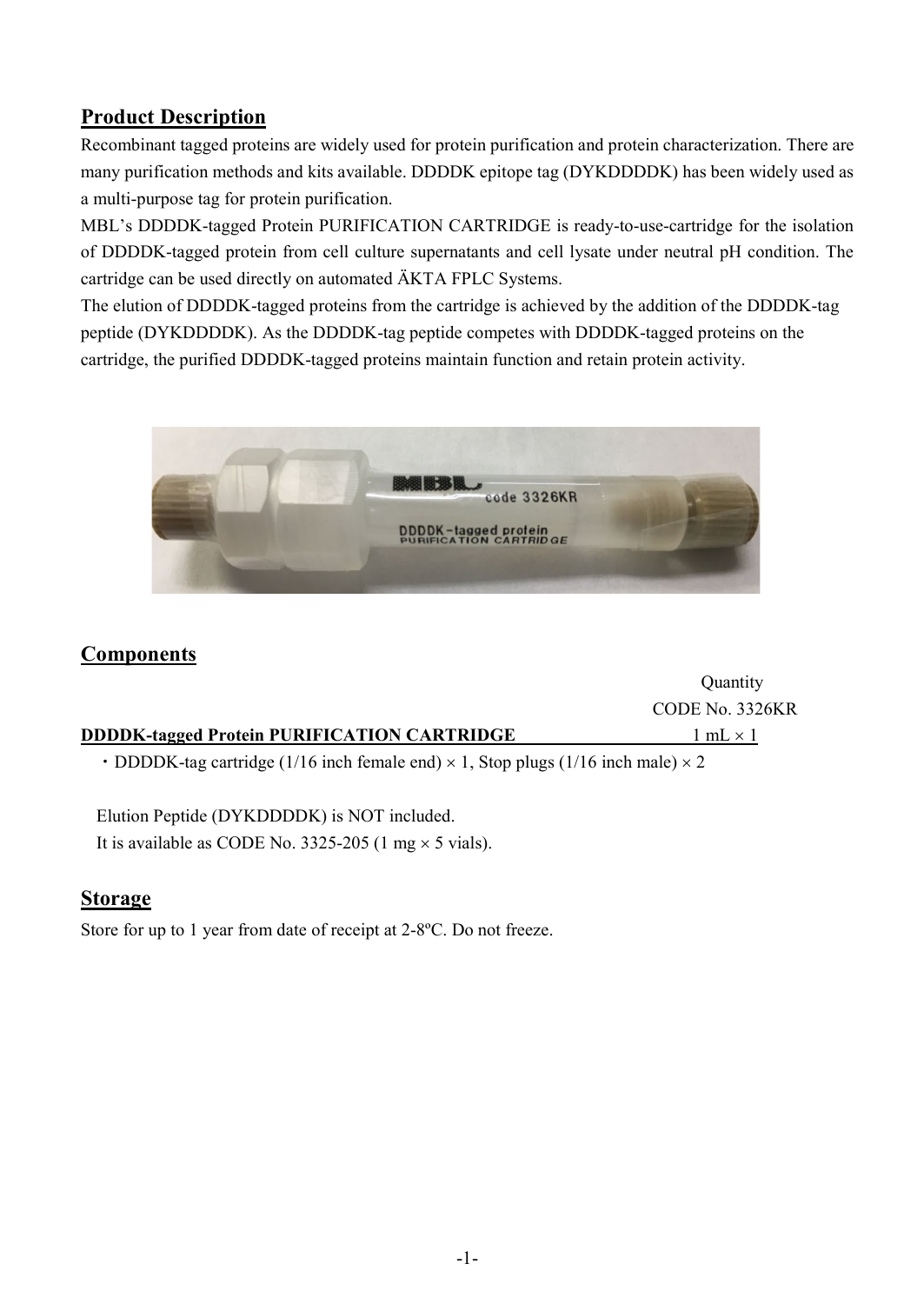## **Cartridge Specifications**

| <b>Specifications</b>   |                                                      |
|-------------------------|------------------------------------------------------|
| Column volume           | $1 \text{ mL}$                                       |
| Cartridge body material | Polypropylene                                        |
| Connector size          | $1/16$ inch                                          |
| Matrix                  | Cross-linked agarose                                 |
| Ligand                  | Anti-DDDDK-tag mAb (clone: FLA-1GS)                  |
| Binding capacity        | Approx. 2 mg recombinant DDDDK-tagged Protein/mL gel |
| Maximum pressure        | $0.3$ MPa                                            |
| Recommended flow rate   | $0.5-1$ mL/min                                       |
| Storage buffer          | $0.1\%$ ProClin $150/PBS$                            |

## **Material Preparation**

Prepare the following reagents before affinity purification.

| 1. Lysis buffer          |                                                                          | : Suitable Lysis buffer varies with a kind of the DDDDK-tagged protein                             |
|--------------------------|--------------------------------------------------------------------------|----------------------------------------------------------------------------------------------------|
|                          | (See Additional Information).                                            |                                                                                                    |
|                          | [Example of buffer constitution]                                         |                                                                                                    |
|                          | $10-50$ mM                                                               | Tris-HCl $(\text{pH } 7.5)$                                                                        |
|                          | $100 - 300$ mM                                                           | <b>NaCl</b>                                                                                        |
|                          | $1\%$                                                                    | $NP-40$ or Triton $X-100$                                                                          |
|                          |                                                                          | If necessary add Protease Inhibitor Cocktail                                                       |
|                          |                                                                          | (e.g. SIGMA: code P8340, PIERCE: code 78415)                                                       |
| 2. Washing buffer        | : Suitable Washing buffer varies with a kind of the DDDDK-tagged protein |                                                                                                    |
|                          | (See Additional Information).                                            |                                                                                                    |
|                          | [Example of buffer constitution]                                         |                                                                                                    |
|                          | $10-50$ mM                                                               | Tris-HCl (pH $7.5$ ) or HEPES-KOH (pH $7.5$ )                                                      |
|                          | 300-500 mM                                                               | <b>NaCl</b>                                                                                        |
|                          |                                                                          | To prevent non-specific protein binding to the gel,                                                |
|                          |                                                                          | salt concentration should be 300-500 mM NaCl.                                                      |
| 3. Elution buffer        |                                                                          | : 0.1 mg/mL DDDDK-tag peptide in PBS (or Washing buffer).                                          |
| 4. Regeneration buffer   | $: 0.17$ M Glycine-HCl (pH 2.3)                                          |                                                                                                    |
| 5. Column storage buffer | : 0.1% ProClin 150/PBS                                                   |                                                                                                    |
|                          |                                                                          | 6. A suitable liquid chromatography system with 1/16 inch tubing (e.g. GE Healthcare: ÄKTA system) |

Note: For best results, filter all the buffers through 0.45 µm filter and degas before use.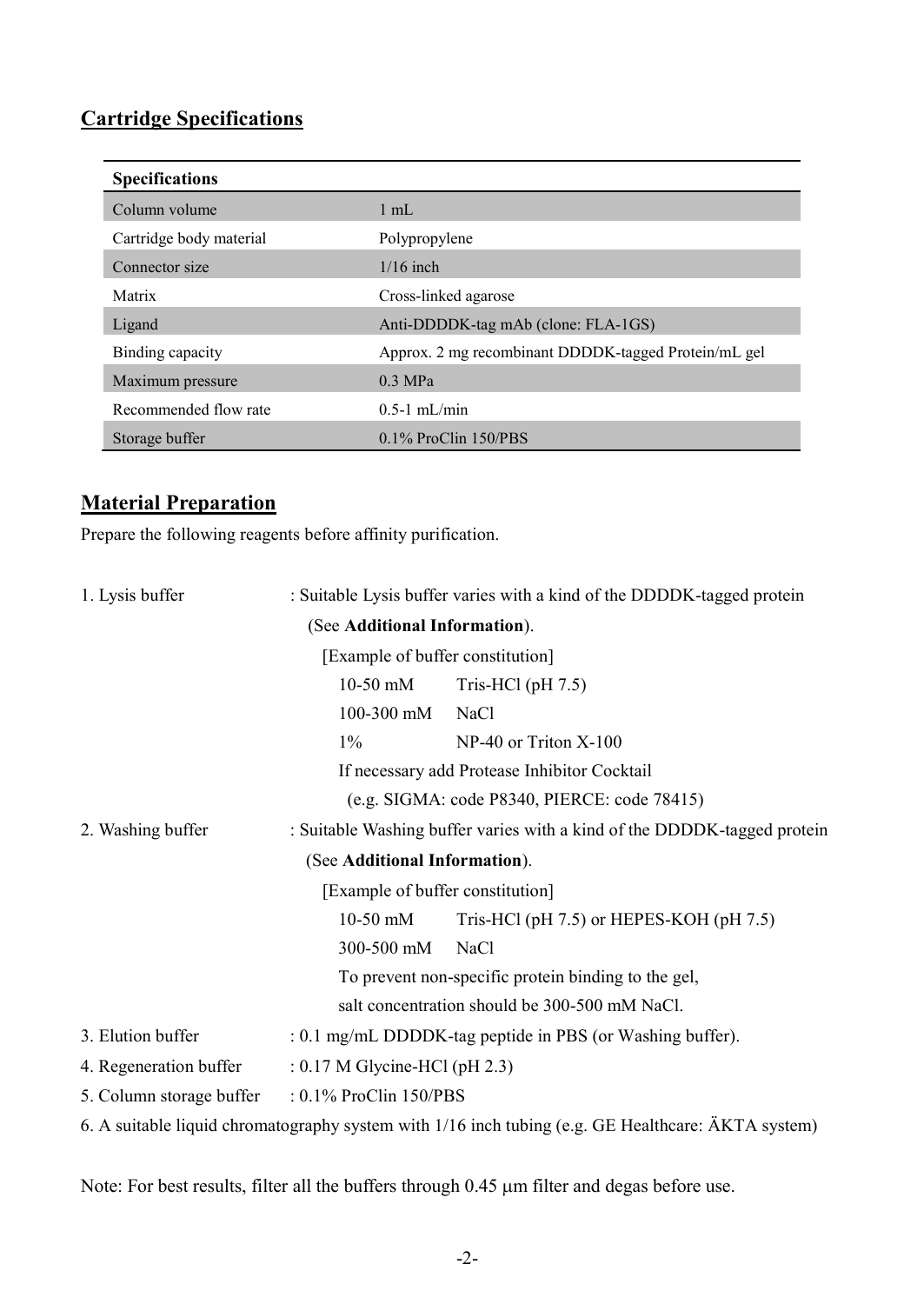The descriptions of the following protocols are examples. Each user should determine the appropriate condition.

## **Protocols**

#### A. Sample preparation

The cartridge is optimized under only native conditions. It is not recommended for use under denaturing conditions or for purification of aggregated, unstable, and insoluble protein (e.g. inclusion bodies). Proteins solubilized with such as 6 M Guanidine-HCl or 8 M Urea cannot be purified using this cartridge (see **Additional Information**).

Cellular debris and particulate matter must be removed prior to purification. The protein extract should be centrifuged (10,000-20,000  $\times$  g for 15 min) and filtered with a 0.45 µm filter to remove any remaining cells and particulates.

Highly viscous samples containing chromosomal DNA or RNA should be sonicated or treated with nuclease to reduce viscosity.

#### B. Purification

- 1. Fill the pump A and B in liquid chromatography system with Washing buffer and Elution buffer.
- 2. Remove one end of the stop plug from the cartridge, and start pumping Washing buffer at a flow rate of 0.5 mL/min until a few drops fill in the top of the cartridge. Connect the cartridge to the pump side tubing.
- 3. Immediately remove the other end of the stop plug from the cartridge, connect the cartridge to the UV monitor side tubing.
- 4. Equilibrate the cartridge with 5-10 bed volumes of the Washing buffer at a flow rate of 1 mL/min.
- 5. Apply the sample to the cartridge at a flow rate of 0.5-1 mL/min. Collect fractions.
- 6. Wash the cartridge with 20 bed volumes of the Washing buffer until the absorbance approaches baseline at a flow rate of 1 mL/min.
- 7. Elute with 8 bed volumes of Elution buffer and correct 0.5 mL fractions.

#### C. Regeneration and storage

- 1. Wash the cartridge with 10 bed volumes of Regeneration buffer.
- 2. Immediately wash the column with 10 bed volumes of Column storage buffer.
- 3. Screw the stop plug tightly, store the cartridge at 2-8ºC.

Note: This cartridge may be used multiple times, depending on the usage conditions.

### **Related Products:**

Please visit our website at [https://ruo.mbl.co.jp/.](https://ruo.mbl.co.jp/)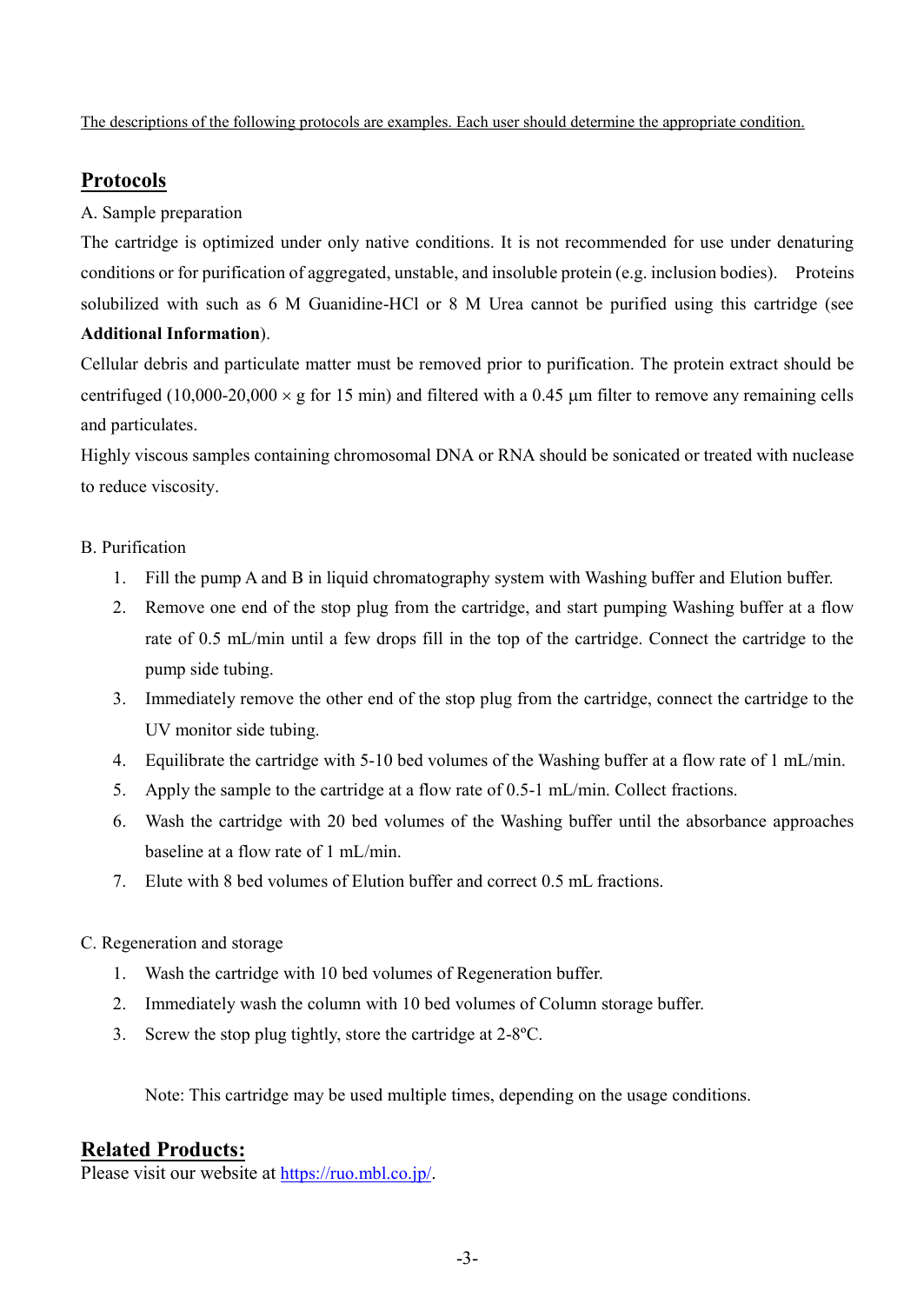## **Example of Purification Result**

## **Purification of N-terminus DDDDK-tagged** β**-Galactosidase**



| Cartridge         | : DDDDK-tagged Protein PURIFICATION CARTRIDGE                                               |
|-------------------|---------------------------------------------------------------------------------------------|
| Sample            | : DDDDK-tagged $\beta$ -Galactosidase/293T transient transfectant (1x10 <sup>8</sup> cells) |
| Cell lysis buffer | : 10 mM Tris-HCl, 150 mM NaCl, 1% NP-40 (pH 7.5)                                            |
| Wash buffer       | : 10 mM Tris-HCl, 300 mM NaCl (pH $7.5$ )                                                   |
| Elution buffer    | : 0.1 mg/ml DYKDDDDK peptide in PBS                                                         |
| Flow rate         | : 1.0 mL/min $(0.5$ mL/min for elution)                                                     |
|                   | Chromatography system : ÄKTAexplorer 10S (GE Healthcare)                                    |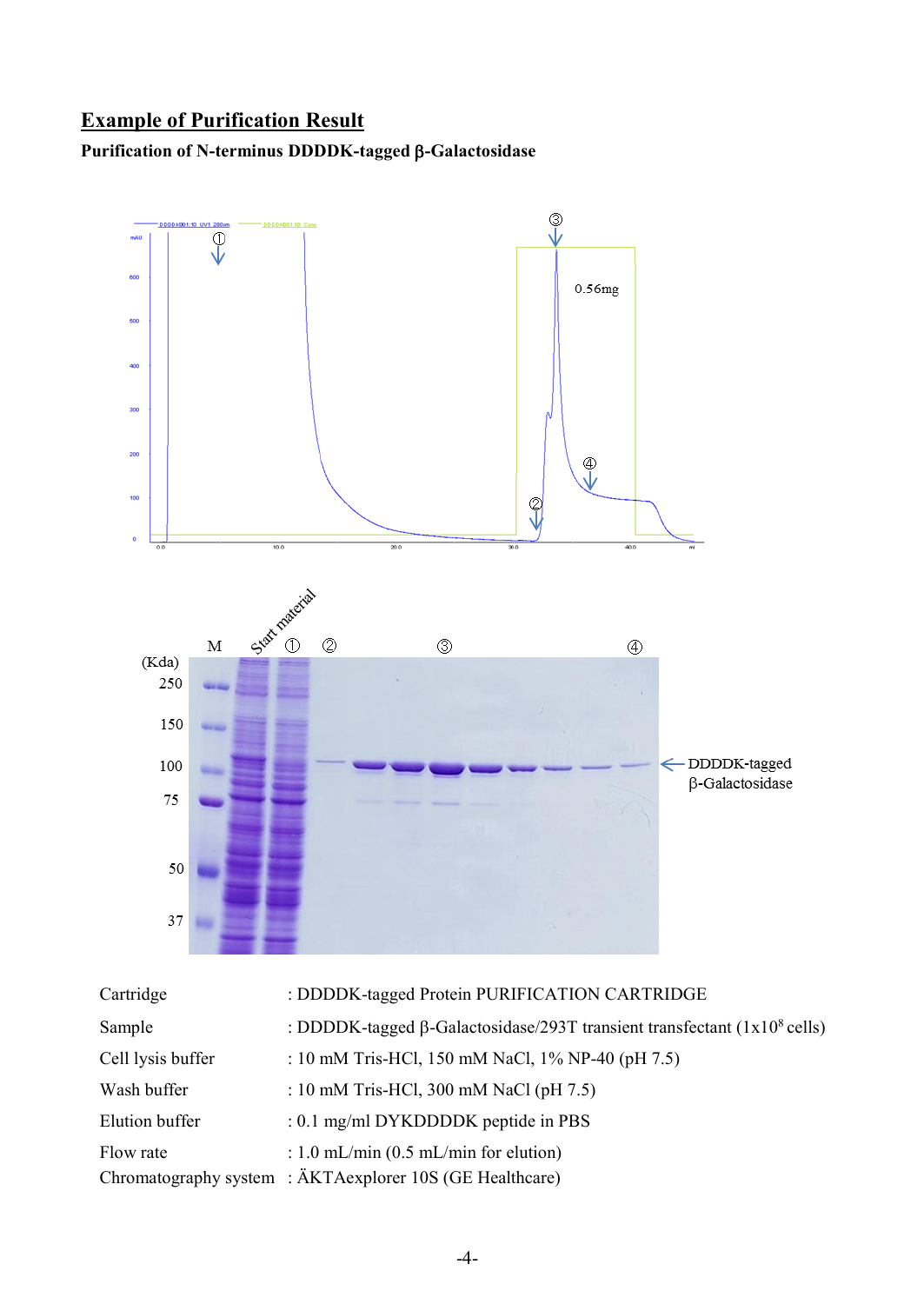## **Additional Information**

Several reagents were examined whether or not they were suitable for use with the DDDDK-tagged Protein PURIFICATION CARTRIDGE. For example, RIPA buffer could be used for preparation of cell lysate. The results are listed below.

| <b>Chaotropic agents</b> |                            |                |                |
|--------------------------|----------------------------|----------------|----------------|
|                          | Urea                       | 1 <sub>M</sub> | <b>Yes</b>     |
|                          | <b>Guanidine-HCl</b>       | 1 <sub>M</sub> | N <sub>0</sub> |
| <b>Reducing agents</b>   |                            |                |                |
|                          | <b>DTT</b>                 | 10 mM          | <b>Yes</b>     |
|                          | 2-Mercaptoethanol          | 10 mM          | <b>Yes</b>     |
| <b>Surfactants</b>       |                            |                |                |
| Nonionic                 | Tween-20                   | 5%             | <b>Yes</b>     |
|                          | TritonX-100                | 5%             | <b>Yes</b>     |
|                          | <b>NP40</b>                | $1\%$          | <b>Yes</b>     |
|                          | Digitonin                  | $1\%$          | <b>Yes</b>     |
|                          | n-Octyl-β-D-gulcoside      | 1%             | <b>Yes</b>     |
| Zwitte rionic            | <b>CHAPS</b>               | $1\%$          | <b>Yes</b>     |
|                          | <b>CHAPSO</b>              | $1\%$          | <b>Yes</b>     |
| <b>Anionic</b>           | <b>SDS</b>                 | 0.1%           | <b>Yes</b>     |
|                          | <b>Sodium Deoxycholate</b> | 0.5%           | <b>Yes</b>     |
| <b>Others</b>            |                            |                |                |
|                          | <b>NaCl</b>                | 1 <sub>M</sub> | <b>Yes</b>     |
|                          | <b>Glyce rol</b>           | 10%            | <b>Yes</b>     |
|                          | <b>EDTA</b>                | 10 mM          | <b>Yes</b>     |
|                          |                            |                |                |

The "Yes" indicates the reagents can be used in the Lysis buffer for this cartridge up to the indicated concentration. The "No" indicates the reagents cannot be used in the Lysis buffer for this cartridge at the indicated concentration.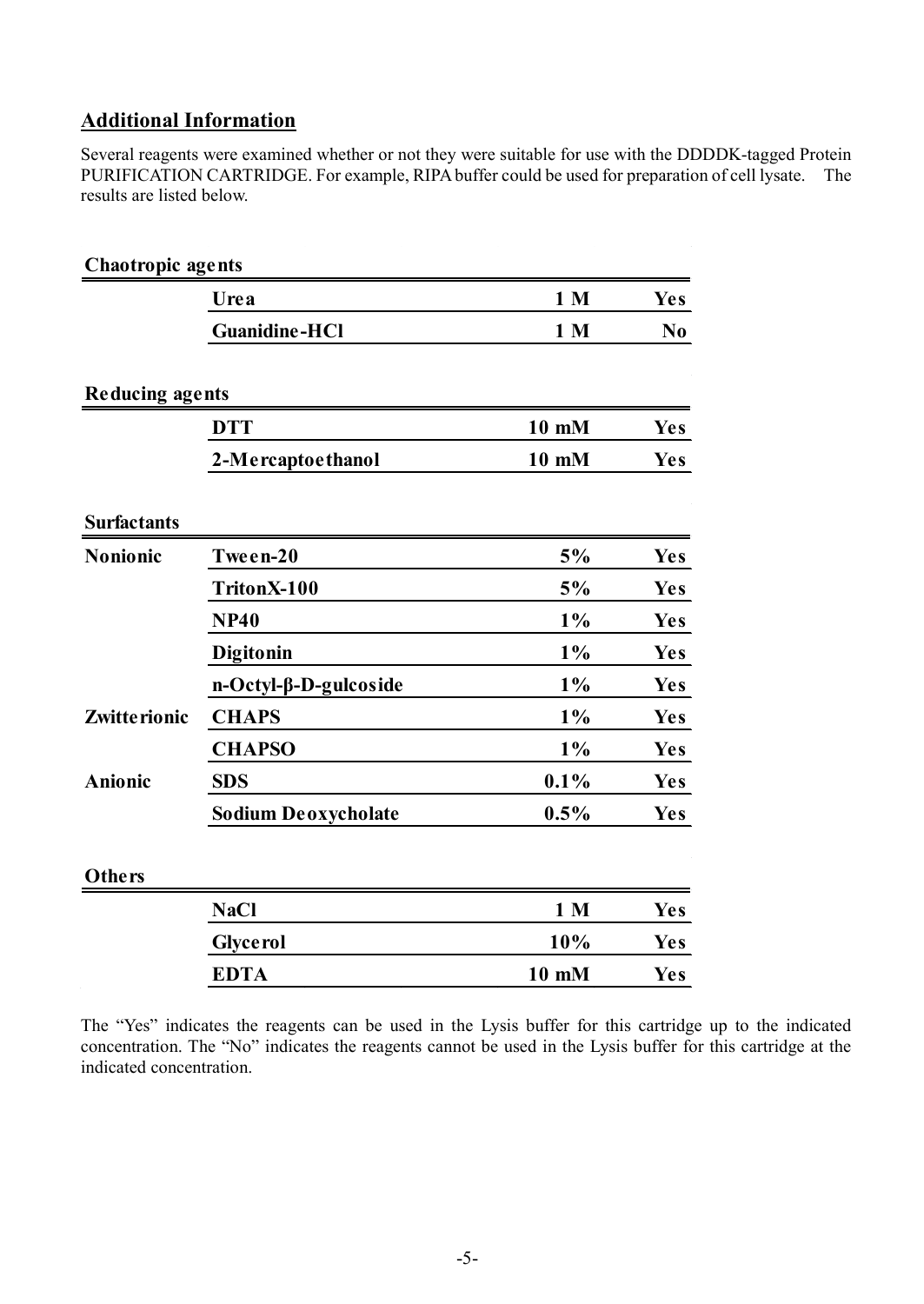#### はじめに

DDDDK-tag は 8 アミノ酸配列 (DYKDDDDK) からなるエピトープタグで、大腸菌および哺乳動物細 胞の発現ベクターによく使用されています。DDDDK-tagged Protein PURIFICATION CARTRIDGE は、 ÄKTA や FPLC 等の液体クロマトグラフィーシステムに直接接続して使用することができ、培養上清中 や哺乳動物細胞内に強制発現させた DDDDK-tag 融合タンパク質(以下 DDDDK-tag タンパク質)を中性 条件下で、簡便かつ高純度に精製できます。

このゲルには DDDDK-tag を特異的に認識する抗 DDDDK-tag 抗体が結合しています。DDDDK-tag タンパ ク質を含む溶液をカートリッジにアプライします。次に、洗浄を行い DDDDK-tag タンパク質以外を洗い 流します。その後、ゲルに過剰量の DDDDK-tag ペプチド (配列: DYKDDDDK)を含む溶液を加えること で、DDDDK-tag タンパク質と DDDDK-tag ペプチドの競合を生じさせ、ゲルから DDDDK-tag タンパク質 を解離させて回収します。



#### 構成

**Quantity** CODE No. 3326KR **DDDDK-tagged Protein PURIFICATION CARTRIDGE** 1 mL × 1 本 • DDDDK-tag カートリッジ (1/16 inch female end) 1 本 、ストッププラグ (1/16 inch male) 2 個

Elution Peptide (DYKDDDDK)は同梱されておりません。 CODE No. 3325-205(1 mg × 5 本)で別売しておりますので、ご参照ください。

### 保存

製品有効期限は、出荷後1年間です。2-8℃で保存してください。凍結は避けてください。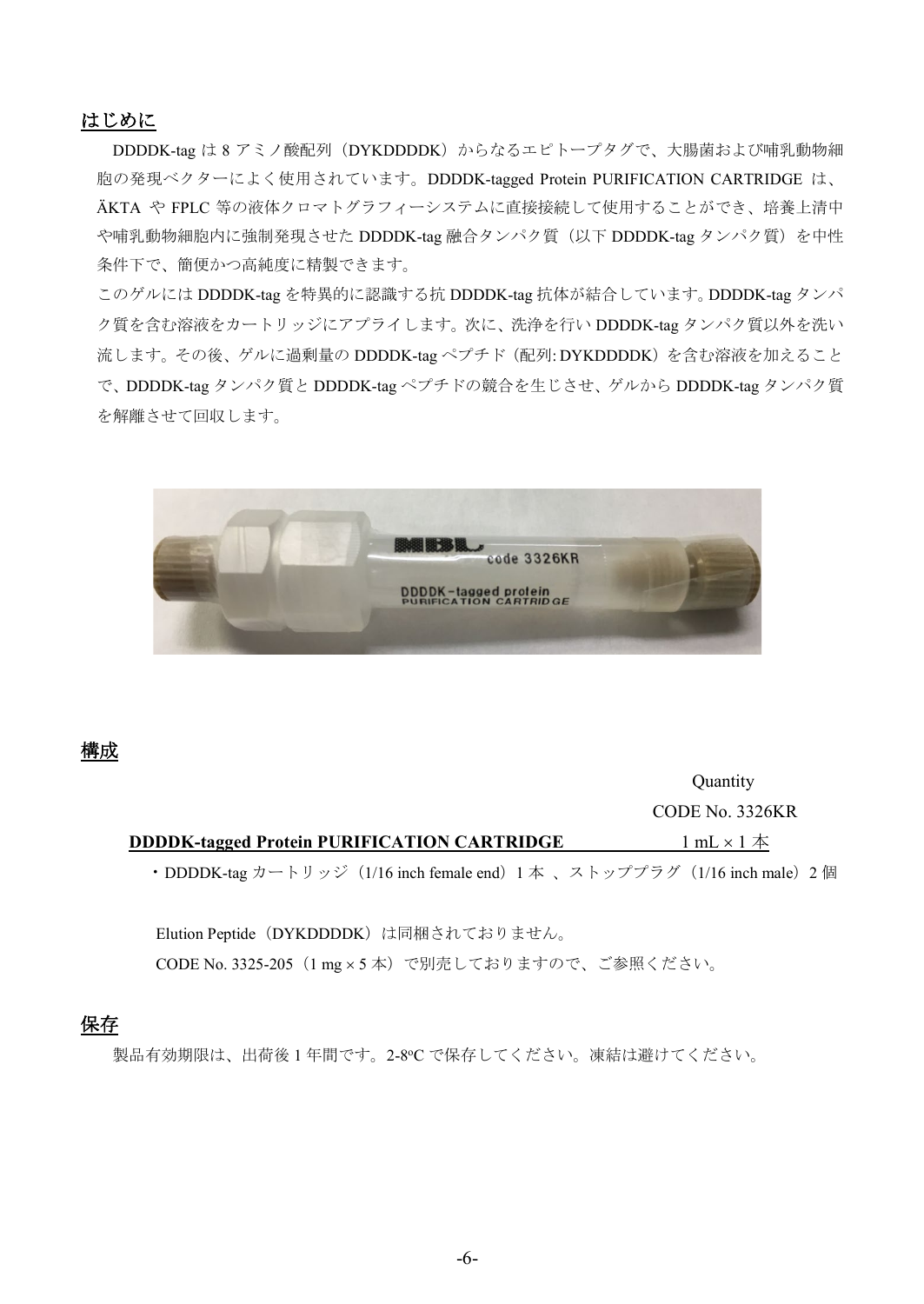| 仕様       |                                                 |
|----------|-------------------------------------------------|
| カラム容量    | $1 \text{ mL}$                                  |
| カートリッジ素材 | Polypropylene                                   |
| コネクターサイズ | $1/16$ inch                                     |
| ゲル担体     | cross-linked agarose                            |
| リガンド     | Anti-DDDDK-tag mAb (clone: FLA-1GS)             |
| 結合容量     | 約 2 mg recombinant DDDDK-tagged Protein /mL gel |
| 限界圧      | $0.3 \text{ MPa}$                               |
| 推奨流速     | $0.5-1$ mL/min                                  |
| 保存バッファー  | $0.1\%$ ProClin $150/PBS$                       |

#### ご準備いただく試薬・機器

1. 細胞溶解バッファー

目的タンパクによって最適な細胞溶解バッファーの種類は異なります。

試薬の使用可否表をご覧ください。

自家製の例

10-50 mM Tris-HCl (pH 7.5)

100-300 mM NaCl

1 % NP-40 又は Triton X-100

必要に応じて Protease Inhibitor Cocktail を加えてください。

(例: SIGMA code P8340, PIERCE code 78415)

2. 洗浄バッファー

目的タンパク質によって最適な洗浄バッファーの種類は異なります。

#### 試薬の使用可否表をご覧ください。

自家製の例

10-50 mM Tris-HCl (pH 7.5)

300-500 mM NaCl

\*ゲルへの目的タンパク質以外の非特異的吸着を防ぐため、NaCl 濃度は 300-500 mM で使用 することをお勧めします。

- 3. 溶出バッファー : 0. 1 mg/mL DDDDK-tag ペプチド
- 4. 再生バッファー : 0.17 M Glycine-HCl (pH 2.3)
- 5. 保存バッファー : 0.1% ProClin 150/PBS

\*すべてのバッファーは使用直前に 0.45 µm フィルターでろ過し、脱気してください。

6. 液体クロマトグラフィーシステム(コネクターサイズ規格 1/16 インチ)

(例:GE Healthcare ÄKTA)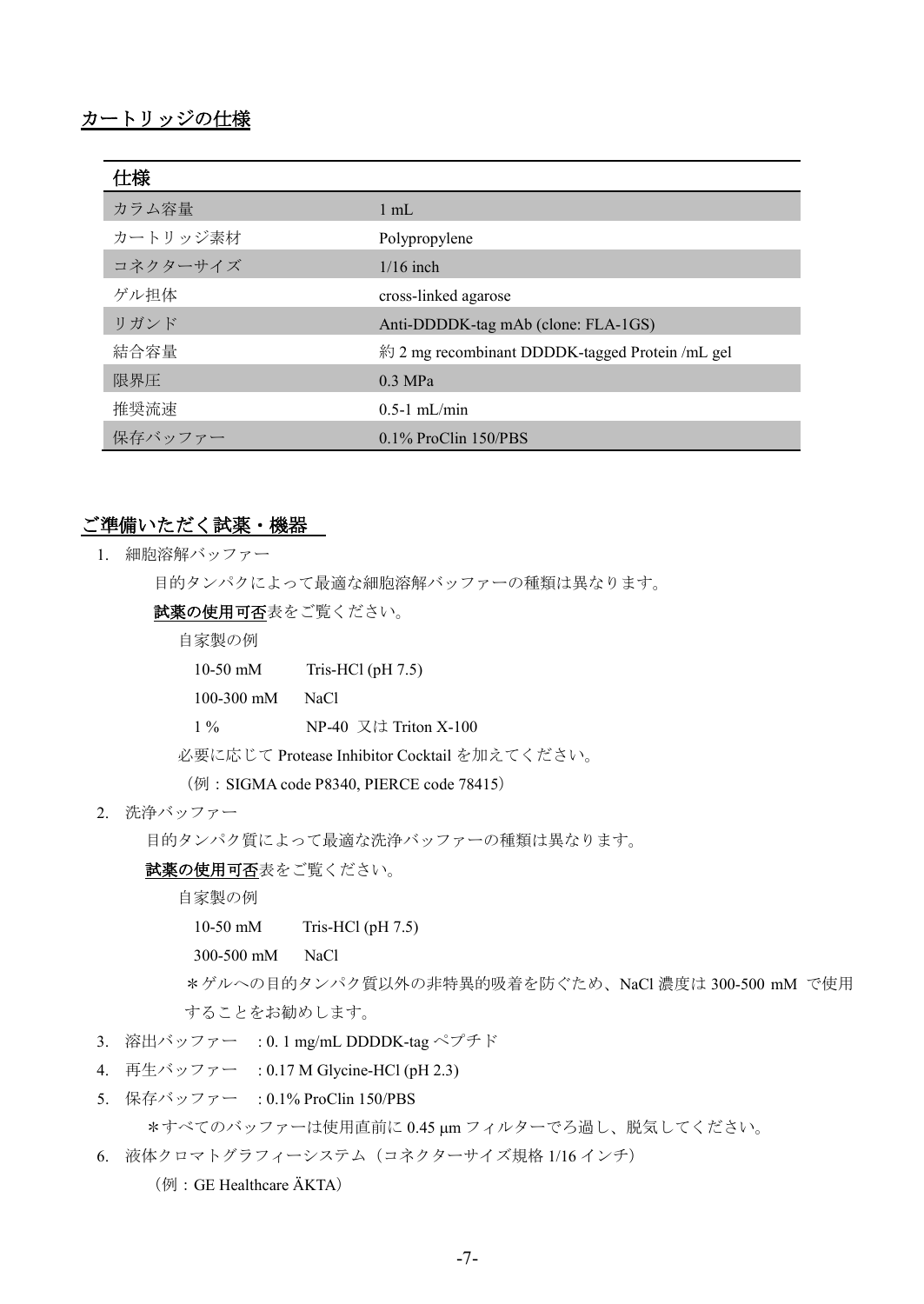データシート中のプロトコールは参考例です。研究によって最適な条件は異なりますので、事前 に条件検討を行うことを推奨します。

#### プロトコール

A. サンプルの調製

このカートリッジは、凝集しやすいタンパク質や、大腸菌に発現させた不溶性のタンパク質の精製には 適しておりません。また、6 M Guanidine-HCl や 8 M Urea で可溶化したサンプルは、このカートリッジ では精製できません(試薬の使用可否をご参照ください)。サンプルは遠心処理(10,000-20,000 × g、 15 分間)した後、上清を 0.45 µm のフィルターに通して微粒子を除去してください。ゲノム DNA や RNA 等を含むサンプルで、粘性が高い場合には超音波処理または適当な試薬(ヌクレアーゼなど)で 核酸を断片化して粘性を下げてください。

#### B. 精製手順

- 1. 液体クロマトグラフィーシステムのポンプ A の内液を洗浄バッファーに、ポンプ B を溶出バッフ ァーに置換します。
- 2. カートリッジの片方のストッププラグを外します。洗浄バッファーを送液し(流速 0.5 mL/min)、 数滴の洗浄バッファーでカートリッジの上部を満たした後、ポンプ側のチューブとカートリッジ を接続します。
- 3. すぐにもう片方のストッププラグを外し、UV モニター側のチューブとカートリッジを接続しま す。
- 4. ベッドボリュームの 5-10 倍量の洗浄バッファーを流し(流速 1 mL/min)、カートリッジを平衡化 します。
- 5. 調製したサンプルをカートリッジにアプライします(流速 0.5-1 mL/min)。 素通り画分を回収しま す。
- 6. カートリッジをベッドボリュームの 20 倍量の洗浄バッファーで、吸光度がベースラインに近づく まで洗浄します。(流速 1 mL/min)
- 7. 溶出バッファーをベッドボリュームの 8 倍量流し(流速 0.5 mL/min)、DDDDK-tag タンパク質を 溶出します。0.5 mL ずつフラクションを回収します。

C. 再生及び保存

- 1. カートリッジをベッドボリュームの 10 倍量の再生バッファーで洗浄します。
- 2. 直ちにベッドボリュームの 10 倍量以上の保存バッファーで洗浄し、カートリッジ内の pH を中性に 戻します。
- 3. ストッププラグを締め、カートリッジを密閉し 2-8℃ で保存します。 \*使用条件により異なりますが、カートリッジは再生することで複数回再利用できます。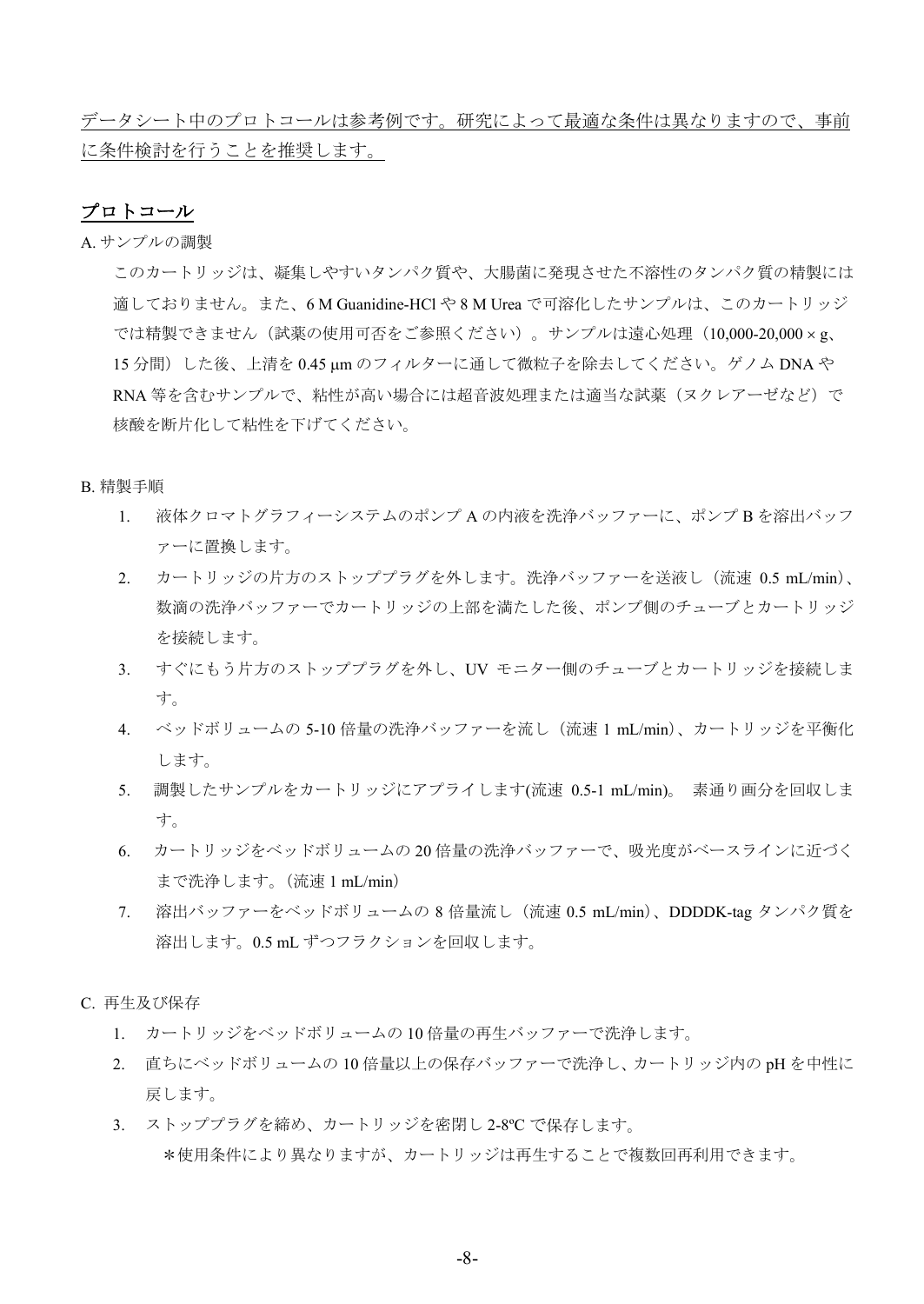## 関連製品

MBL HP をご覧ください。[https://ruo.mbl.co.jp/.](https://ruo.mbl.co.jp/)

## 精製の例

N 末端 DDDDK-tagged β-Galactosidase の精製



| Cartridge         | : DDDDK-tagged Protein PURIFICATION CARTRIDGE                                               |
|-------------------|---------------------------------------------------------------------------------------------|
| Sample            | : DDDDK-tagged $\beta$ -Galactosidase/293T transient transfectant (1x10 <sup>8</sup> cells) |
| Cell lysis buffer | : 10 mM Tris-HCl, 150 mM NaCl, 1% NP-40 (pH 7.5)                                            |